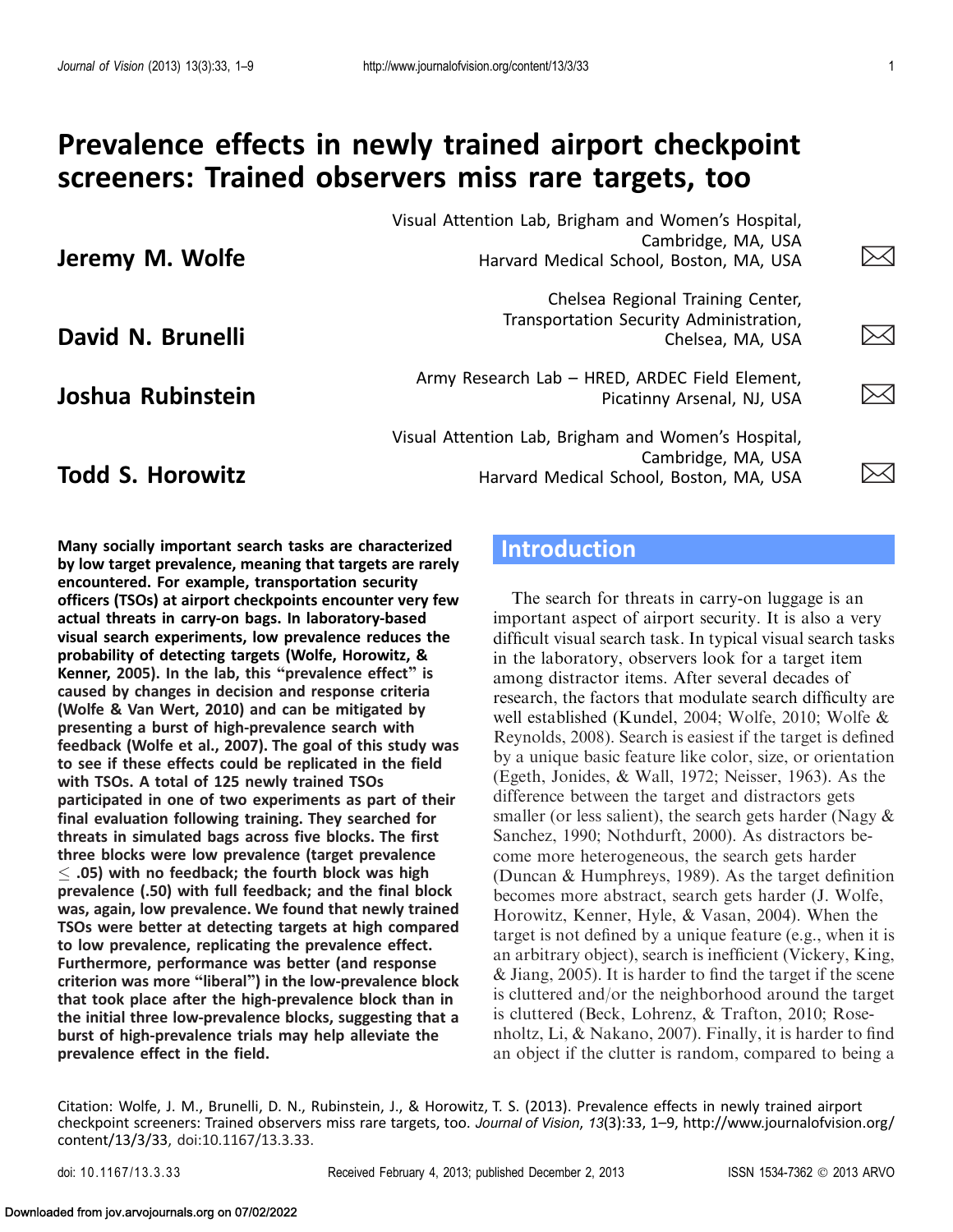feature of a meaningful scene (Eckstein, Drescher, & Shimozaki, [2006;](#page-7-0) Neider & Zelinsky, [2006](#page-8-0)).

On all of these counts, the x-ray screener task (XRST) is hard. The target is broadly defined (and changes over time). Target items are not always marked by unique features. Distractors are very diverse and, in some cases, very similar in appearance to possible targets. Objects do not appear in well-structured "scenes" but in cluttered luggage x-rays. Packed bags follow some rules, but they do not provide the sort of guidance that a natural scene or even a medical x-ray provides. Moreover, x-rays add the challenges of object transparency and overlap.

As if these factors did not render the task challenging enough, transportation security officers (TSOs) are looking for targets that are very rare. The probability of finding a real threat would be vanishingly rare for an average TSO on an average day although TSOs do confront a higher prevalence of prohibited items, like water bottles, and other items requiring action, such as opaque regions that could hide a threat. The ''prevalence'' of threat images is increased because target items are projected into the image by the checkpoint x-ray itself. This is a quality-control measure known as threat image projection (TIP). The target prevalence rate for a TSO performing his task would be the TIP rate plus the very small true threat rate. The rate with which TIP images are inserted into images is security-sensitive information, but it is fair to say that it is well below the 0.5 target prevalence rate that would be common in a typical laboratory study.

In prior research with volunteer, non-TSO observers, it was found that prevalence has a profound effect on the pattern of errors in search tasks. Specifically, miss errors are much more common at low prevalence (Wolfe et al., [2005\)](#page-8-0). In the original study, miss errors rose from about 7% at 0.5 prevalence to 30% at 0.02 prevalence. Fleck and Mitroff [\(2007\)](#page-7-0) argued that these were essentially motor errors with which observers, who had gotten into the habit of responding "no," mistakenly responded ''no'' when they meant ''yes.'' In their experiment, the prevalence effect was abolished when observers were given the chance to "call back" an error that they noticed. If true, this would render the prevalence effect uninteresting in an airport setting. If a TSO sees a gun but erroneously pushes the ''clear'' button, she would still have the opportunity to correct her error and stop the bag from leaving the x-ray chamber. Such motor errors do occur. However, studies have found that if the task is reasonably hard (e.g., a search for guns and knives in realistic baggage stimuli), the prevalence effect does not disappear if a "call back" option is provided (Van Wert, Horowitz, & Wolfe, [2009\)](#page-8-0).

With tasks that produce false-alarm errors, prevalence effects appear to be primarily *criterion shifts*, to use the terms of signal-detection theory (Green & Swets, [1967\)](#page-7-0). That is, while miss errors increase at low prevalence, false-alarm errors decrease. Sensitivity (measured by signal-detection theory parameter d') remains roughly constant while criterion, indicating the likelihood of a ''target present'' response, changes significantly (Wolfe et al., [2007](#page-8-0)). Change in criterion with target or signal frequency has been seen repeatedly in nonsearch tasks (Colquhoun, [1961](#page-7-0); Healy & Kubovy, [1981\)](#page-7-0). The fact that miss and false-alarm errors trade off is not particularly comforting if miss errors are far more ''expensive'' than false alarms. Observers will respond to differential payoffs for different types of errors (Maddox, [2002;](#page-7-0) Navalpakkam, Koch, & Perona, [2009](#page-8-0)). Nevertheless, target prevalence has a powerful effect on search behavior, at least in laboratory-based search tasks. Moreover, knowledge of the probability of a target in the next bag is not enough to suppress the prevalence effect (Ishibashi, Kita, & Wolfe, [2012;](#page-7-0) Lau & Huang, [2010](#page-7-0)).

A similar phenomenon has been observed in the vigilance literature under the heading of ''signalprobability effects.'' It has been widely demonstrated that low signal probability reduces hit rates in classical low event-rate, low cognitive-load vigilance tasks by shifting criterion rather than by decreasing sensitivity (Baddeley & Colquhoun, [1969](#page-7-0); Davies & Parasuraman, [1982;](#page-7-0) Parasuraman & Davies, [1976;](#page-8-0) Williges, [1973](#page-8-0)), and these effects are accompanied by a slowing of ''yes'' reaction times and speeding of ''no'' reaction times (Parasuraman & Davies, [1976](#page-8-0)), similar to the pattern we observe in visual search (Wolfe et al., [2005;](#page-8-0) Van Wert, Horowitz, & Wolfe, [2009](#page-8-0)). Thus, prevalence effects may be a more general phenomenon, applying across many cognitive domains. However, the prevalence effects we observe in the search context are unlikely to be simple examples of signal-probability effects in vigilance. In general, in vigilance paradigms, as the task becomes more complex and demanding, signal probability affects sensitivity rather than criterion (See, Howe, Warm, & Dember, [1995\)](#page-8-0). Factors that make a vigilance task more demanding include, inter alia, memory load (e.g., having to compare a stimulus with a standard in memory) and perceptual degradation of the stimulus (e.g., Nuechterlein, Parasuraman, & Jiang, [1983](#page-8-0)). For example, Matthews ([1996\)](#page-7-0) found sensitivity effects, rather than effects of signal probability, on criterion in a task that required participants to respond only to the digit ''0'' among other digits with 30% added pixel noise. It is reasonable to suppose that the memory demands of the XRST are at least an order of magnitude greater than those in Matthews' experiment. When we also consider the perceptual difficulty, a purely vigilance-based account of prevalence effects would predict an effect on sensitivity rather than criterion in the XRST, which is the opposite of what we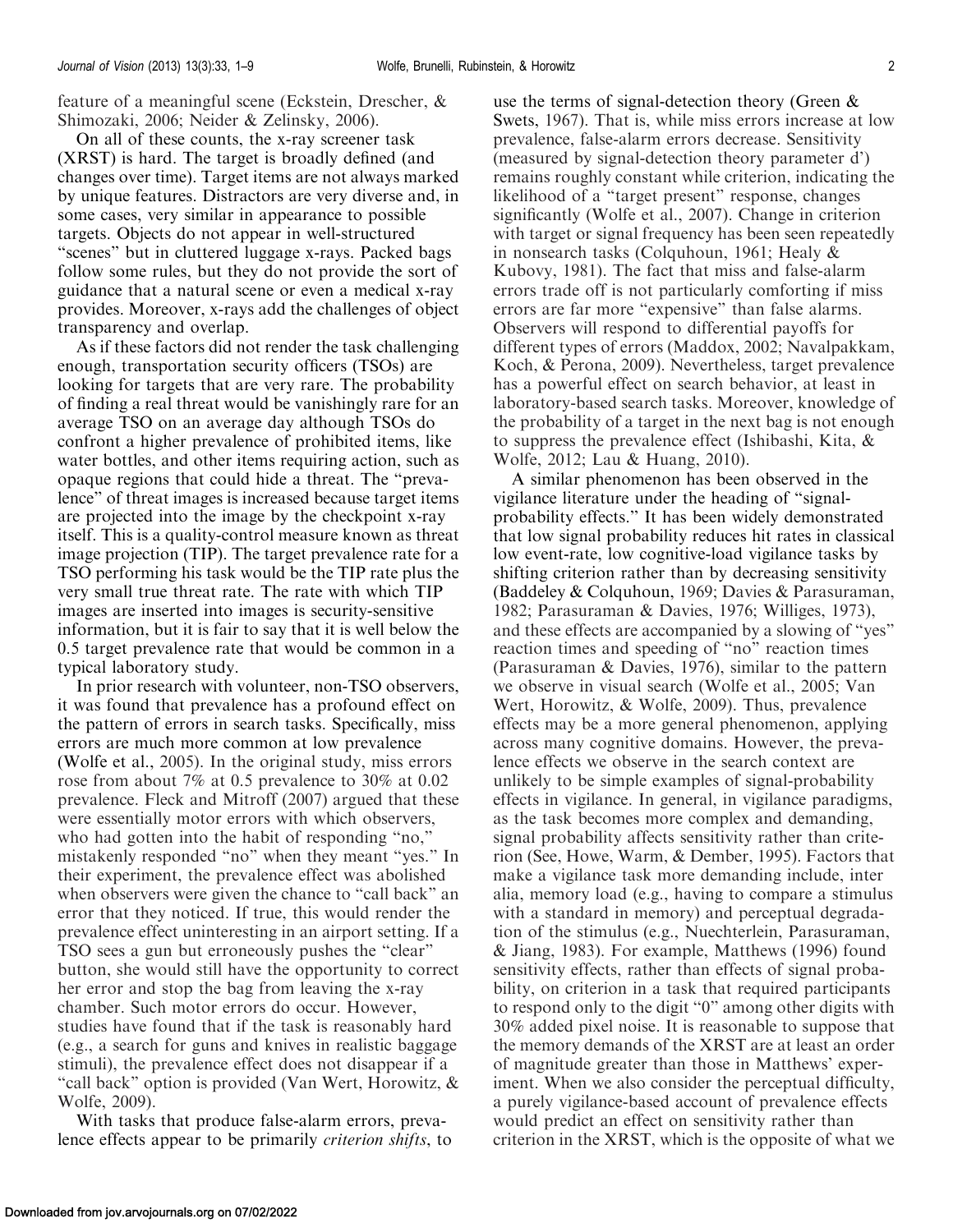<span id="page-2-0"></span>have observed. Moreover, it is important to remember that in the XRST the observer must actively dismiss each stimulus rather than, for example, failing to notice it as it passes by.

Prevalence effects are scientifically interesting, giving us insight into how observers adjust their quitting criteria. However, for practical application, the critical question is whether prevalence would have a similar effect on professional searchers performing in their domain of expertise. Would TSOs, looking at baggage, miss more threats at low target prevalence than at higher prevalence? The answer to that question is "yes." In this study, newly trained TSOs examined test images of bags with and without inserted threat images. Threats were inserted at low or high prevalence rates. Lower prevalence produced higher miss error rates. This being the case, one would want to ameliorate the problem. Laboratory tests have found that a period of high-prevalence testing with good feedback to the observer reduces the miss rate for a subsequent period of low prevalence with poor feedback (Wolfe et al., [2007\)](#page-8-0). This study finds some evidence that this might work with expert populations as well.

## Method

These data were collected at the TSA training facility at Chelsea, Massachusetts. Observers were trainees at the end of their training to be TSOs. Training equipment presents images of luggage with and without threats inserted in them. At the end of training, students are given various tests of their proficiency. To accommodate this study, students performed five blocks of 80 (or, in some cases, 100) bags per block (one  $bag = one trial$ . Blocks 1, 2, 3, and 5 were lowprevalence blocks. Block 4 was a high-prevalence block. Three sets of bag images were created for each of the five blocks. An observer saw one of those three sets. The order of blocks—low, low, low, high, low—was fixed. However, the order of the low-prevalence blocks was varied so that different sets of low-prevalence bags could be shown in the final block. Low-prevalence blocks contained three or four targets (prevalence  $=$ 0.0375 or 0.05). High-prevalence blocks had prevalence rates of 0.5. One type of high-prevalence block had 100 rather than 80 bags (50 targets). Within a block, the order of bags was randomized. Thus, while all observers who saw block X would have seen the same bags, they would not have seen them in the same order.

In the low-prevalence blocks, targets were rare, and no feedback was given. In the high-prevalence block, targets were frequent, and feedback was provided on every trial. The primary purpose of this design was to test the hypothesis that high-prevalence training with

feedback would reduce miss errors on subsequent lowprevalence trials as has been shown in the laboratory (Wolfe et al., [2007\)](#page-8-0).

A secondary consideration of the design was ecological validity or representativeness. The lowprevalence blocks mimicked working conditions at the airport. Two caveats should be kept in mind concerning the low-prevalence blocks: (a) The specific value of prevalence was not intended to match prevalence at the checkpoint. Targets were merely rare. (b) At the checkpoint, TSOs would get feedback about TIP trials but not about the vast set of other bags. In this study, no feedback was given in the low-prevalence blocks. Meanwhile, the high-prevalence blocks mimicked typical training conditions in which prevalence would be high relative to airport conditions, and feedback would be present. The present design does not allow us to independently assess the effects of manipulating prevalence and feedback. While it would be valuable to test the effects of each factor separately, that was not possible in this context. Note that, in addition to feedback about accuracy, observers could also utilize a "bag file" feature to get a list of the bag's contents along with a diagram with arrows pointing out certain elements. On each trial that contained a threat, they could also access a magnified image of the threat all by itself, both as a photograph and as an x-ray image. Observers completed all blocks in a single day, generally spending about three hours on the five blocks.

#### **Observers**

Data were obtained from 102 TSO trainees as part of their training. The test blocks reported here were deemed to fall into the category of quality-assurance and quality-improvement measures that do not require formal consent procedures beyond the consent to be trained as a TSO. Nevertheless, data were de-identified for the analysis reported here, and no individual observer results were reported from this analysis to TSA staff (although, of course, TSA has access to the original results that they collected as part of the observers' training). Twenty-three of the data sets were unusable (incomplete data, incorrect order of testing), leaving 79 observers. All observers met the basic vision and color vision qualifications for TSO training. TSO applicants were aged 18–70. All of the observers had passed a basic computer-based x-ray assessment test prior to any initial training. This is a requirement for entrance into TSO training. All of the participants in the study had then successfully completed their classroom training and passed a certification x-ray assessment. After the classroom training, all the participants in the study then proceeded to the airport to complete approximately three weeks of on-the-job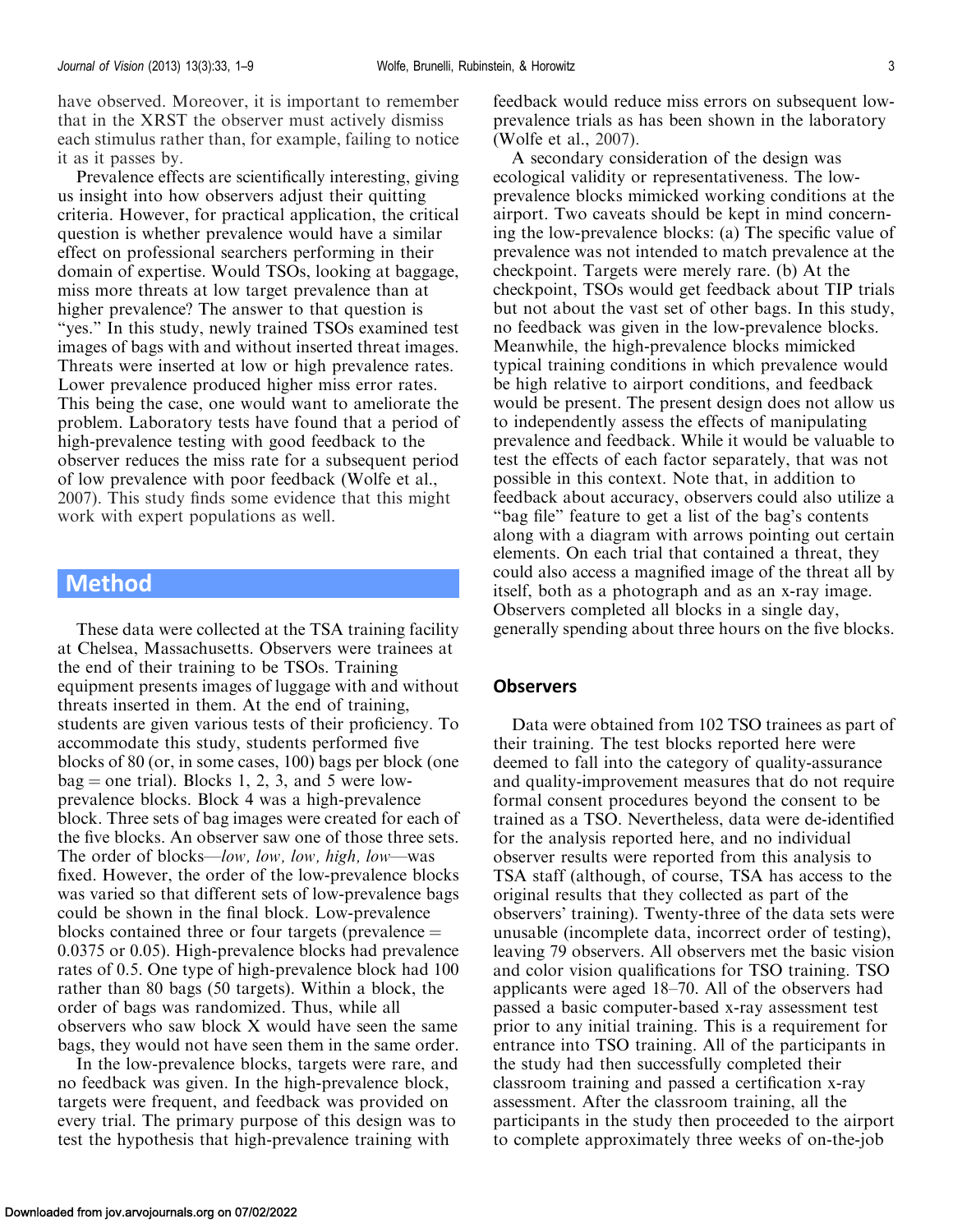<span id="page-3-0"></span>training. At the end of the on-the-job training, potential officers need to pass another x-ray assessment to become certified. The present testing was performed at that time.

These observers could be classified, somewhat oxymoronically, as ''novice experts.'' That is, by virtue of their training, they were qualified to do baggage screening tasks that untrained novices would not be qualified to do. At the same time, these observers were still rookies, and their performance would, no doubt, change with experiment. Biggs, Cain, Clark, Darling, and Mitroff ([2013](#page-7-0)) have shown differences in TSO performance as a function of experience, and our observers did not have that experience. That said, our particular interest is whether prevalence effects can be seen in trained observers performing the task that they were trained to do. These observers fall into that category.

#### Stimuli

The x-ray training program uses a TIP-ready x-ray (TRX) simulator that can present images and simulate all image manipulation functionality as if operating an actual fielded TSA x-ray system. For our purposes, there are two types of bag images: clear images and threat images. A clear image is an entire packed bag (hard or soft suitcase, shoulder bag, computer bag, roller bag, garment bag, etc.) containing varying amounts of clutter in the form of different packed objects. To create a threat bag, one manually selects a clear bag and a threat item and then chooses the location and orientation for the threat item inside the bag. The TRX simulator can also perform this task by randomly choosing clear bags and threat items and splicing them together. The program has a reservoir of over 1,000 clear x-ray images of bags and over 450 specific threat images.

Every clear bag and threat bag is given a difficulty rating by the computer simulation. This is based on the clutter inside the bag, defined by the various nonthreat items packed in the bag (e.g., clothing, electronic devices). For threat bags, the simulator also takes into account the orientation and placement of the threat item. The threat bags for the low-prevalence blocks were created by hand, and the simulator chose the clear bags to fill out the blocks. For the high-prevalence blocks, the computer created the threat bags and chose the clear bags to fill in for the rest of the block. All the blocks were set to the same difficulty level as assessed by the program. The experiment was not designed to assess the interaction of prevalence with bag difficulty. As noted, within a block, bags were presented in random order.

#### Data analysis

Because TSO error rates are considered to be security-sensitive information, we are presenting normalized versions of the data. These are transformations of the raw error data and signal-detection measures designed to preserve the relative differences between blocks and the statistical measures of those differences without presenting the actual error rates. Thus, [Figure](#page-4-0) [1a](#page-4-0) shows the probability of correct detection of the target (hit rate) as a function of block, normalized by subtracting and dividing by the grand mean. Statistical analyses were conducted on the raw data, and analyzing the normalized data leads to identical results.

Accuracy data (hits and false alarms) were arc-sin transformed before analysis. Accuracy data were also transformed into the signal-detection theory parameters d' (sensitivity) and c (criterion). Because these parameters cannot be computed if either hit rate or false-alarm rate is 0% or 100%, those cells were corrected by adding half a correct response or half an incorrect response as needed (Macmillan & Creelman, [2005\)](#page-7-0).

We report generalized eta-squared (ges) (Bakeman, [2005\)](#page-7-0) as a measure of effect size. Analyses were conducted in R 2.15.0 (R Development Core Team, [2011\)](#page-8-0), using the ''ez'' package (Lawrence, [2010\)](#page-7-0).

## Experiment 1: Results

[Figure 1a](#page-4-0) shows the (normalized) probability of correct detection of the target (hit rate) as a function of the block. It is obvious that the normalized hit rates (and thus the true hit rates) were higher in the highprevalence block. Observers missed more targets at low prevalence than at high prevalence. This is borne out statistically. The hit rate was higher in the highprevalence fourth block than in the first three lowprevalence blocks,  $F(1, 78) = 98.1$ ,  $p < 0.0001$ , ges = 0.30. As noted above, laboratory studies have shown that performing a high-prevalence task with feedback produced effects that persisted into a subsequent lowprevalence, no-feedback block (Wolfe et al., [2007](#page-8-0)). There is evidence for this effect here. The hit rate was higher in Block 5 than in the first three low-prevalence blocks,  $F(1, 78) = 24.8$ ,  $p < 0.0001$ , ges  $= 0.12$ , and the hit rate in low-prevalence Block 5 was not significantly lower than the hit rate in the high-prevalence block,  $F(1, 78) = 1.0, p = 0.31, \text{ges} = 0.01$ . Hit rate appeared to decline over the first three low-prevalence blocks as reflected in a main effect of block over those three blocks,  $F(2, 156) = 4.3$ ,  $p = 0.016$ , ges  $= 0.02$ .

These data clearly show that misses are elevated at low prevalence. This is not a subtle effect. The average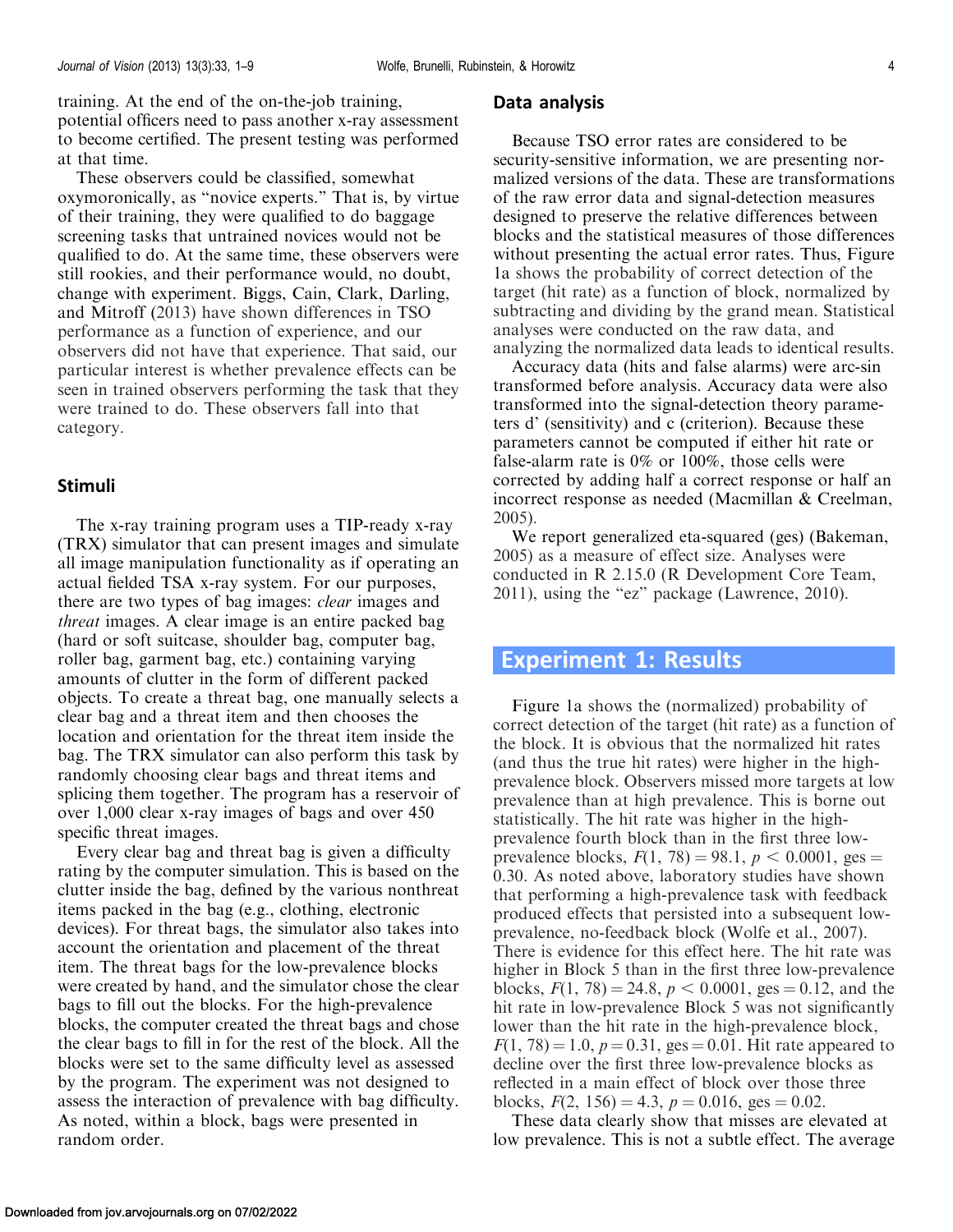<span id="page-4-0"></span>

Figure 1. Normalized hit rate, false alarm, D', and criterion as functions of prevalence block in [Experiment 1](#page-3-0). Error bars show 95% confidence limits around the mean. Scatter plots show one data point per observer.

hit rate for the first three low-prevalence blocks was lower than the hit rate at high prevalence for 74 of 79 observers.

Figure 1b shows the normalized false-alarm data. The false-alarm rate was not higher in the highprevalence block than in the first three low-prevalence blocks,  $F(1, 78) = 1.5$ ,  $p = 0.22$ , ges  $= 0.00$ . The falsealarm rate in the final low-prevalence block was greater than the false-alarm rate in both the high-prevalence block,  $F(1, 78) = 10.1$ ,  $p = 0.002$ , ges = 0.12, and the first three low-prevalence blocks,  $F(1, 78) = 5.7$ ,  $p = 0.019$ ,  $ges = 0.01$ .

Figure 1c shows the (normalized) signal-detection parameter, d', a measure of the ability to discriminate target-present from target-absent trials. In laboratory work with baggage stimuli, d' tends not to change with prevalence (Gur et al., [2003;](#page-7-0) Wolfe et al., [2007\)](#page-8-0). In the case of these TSO observers, however, d' did change with prevalence. The d' at high prevalence was significantly greater than in the three initial low-prevalence blocks,  $F(1, 78) = 304.6, p < 0.0001, \text{ges} = 0.51$ . As in the hit data, there was some preservation of this improvement in the final low-prevalence Block 5. The d' was higher in that

block than in the first three low-prevalence blocks,  $F(1, \cdot)$  $78$ ) = 13.5, p = 0.0004, ges = 0.06. The d' in Block 5 was lower than in the high-prevalence Block 4,  $F(1, 78) =$ 70.2,  $p < 0.0001$ , ges = 0.28. Finally, like the hit rate, d' fell over the first three low-prevalence blocks,  $F(1, 78) =$ 4.7,  $p = 0.0107$ , ges  $= 0.03$ .

Finally, Figure 1d shows the (normalized) signaldetection criterion parameter c, reflecting the level of bias toward responding target present or target absent. A lower criterion is considered more ''liberal'' and indicates a greater likelihood of a target-present response, and a higher criterion is considered more ''conservative'' and reflects a greater likelihood of a target-absent response.

Consistent with what has been found in laboratory studies of prevalence effects (Wolfe & Van Wert, [2010](#page-8-0)), criterion was significantly lower at high prevalence than during the first three low-prevalence blocks,  $F(1, 78) = 191.4$ ,  $p < 0.0001$ , ges  $= 0.25$ . This shift was partially preserved in the last low-prevalence block, in which criterion remained more liberal than during the first three low-prevalence blocks,  $F(1, 78) =$ 25.0,  $p < 0.0001$ , ges = 0.06, although it was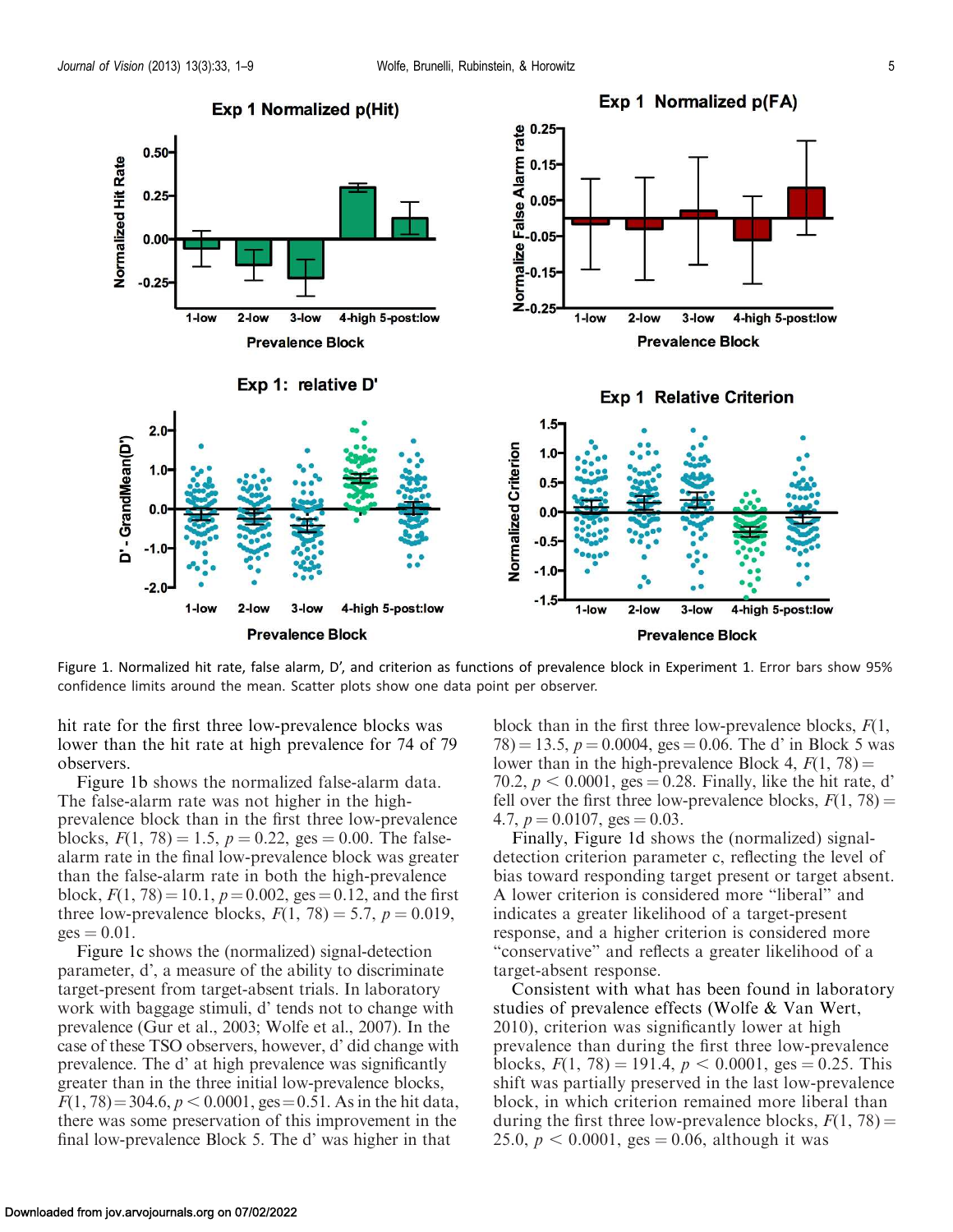<span id="page-5-0"></span>significantly more conservative than criterion in the high-prevalence block,  $F(1, 78) = 33.5, p < 0.0001$ , ges  $= 0.08$ . High prevalence makes observers more likely to say ''yes,'' and that bias persists into a subsequent low-prevalence regime.

# Experiment 2: Replication

The basic result from these data is quite clear. Misserror rates are markedly higher when newly trained TSOs are tested at low prevalence without feedback than when they are tested at high prevalence with feedback. Anecdotally, it is reported that TSO performance is lower on the job than it is at the end of training. It is possible that this reflects the transition from high prevalence in training to low prevalence on the job. However, there is a potential problem with these data. As noted in the [Method](#page-2-0) section, threat items in the low-prevalence conditions were chosen by hand, and threat items in the high-prevalence condition were chosen by the TRX software. Although the displays had equivalent difficulty ratings from the software, it is possible that the low-prevalence targets were systematically more difficult to find, independent of prevalence. Accordingly, the study was rerun with both the low- and high-prevalence targets chosen by the TRX software. Forty-six newly trained TSOs were tested. Methods were otherwise identical to the preceding experiment.

Results are shown in [Figure 2.](#page-6-0) It is clear that the basic pattern of results was replicated although the effects were somewhat weaker statistically. This appears to be due, in part, to a restriction of range in the accuracy data. The basic pattern is seen most clearly in d' and criterion analyses. The d' was higher at high prevalence than in the first three low-prevalence blocks,  $F(1, 45) = 32.2, p < 0.0001, \text{ges} = 0.25, \text{ and criterion}$ was more liberal,  $F(1, 45) = 14.5$ ,  $p = 0.0004$ , ges  $= 0.06$ , even though the hit and false-alarm rates did not differ significantly, both  $F(1, 45) < 2.5$ ,  $p > 0.1$ .

Evidence for the beneficial effects of high prevalence on subsequent low-prevalence blocks is weaker than in [Experiment 1.](#page-3-0) The hit rate was greater in Block 5 than it was in Blocks 1 through 3,  $F(1, 45) =$ 7.3,  $p = 0.0095$ , ges = 0.06. However, the false-alarm rate was also greater,  $F(1, 45) = 4.4$ ,  $p = 0.0421$ , ges = 0.02, leading to no significant change in d',  $F(1, 45) =$ 0.8,  $p = 0.37$ .

### **Discussion**

This paper addresses two questions: First, does the prevalence effect seen in laboratory settings occur when trained observers (albeit newly trained) perform search for rare targets in their area of expertise? Second, if so, is there anything we can do about it?

The answer to the first question is ''yes'' at least for newly trained TSOs. Miss-error rates were higher at low prevalence than at high prevalence. There are two caveats here. First, TSOs were not at the airport checkpoint but were carrying out a simulated test. Second, the high prevalence was confounded with feedback. This confound was deliberate: In our previous work, we found that a ''burst'' of highprevalence trials with no feedback was insufficient to alter low-prevalence behavior (Wolfe et al., [2007](#page-8-0)), presumably because observers could not necessarily perceive the prevalence of targets without feedback.

As to the first caveat, we suspect that we would get the same results if we were able to carry out the study at the checkpoint (although high prevalence would never be realistic). Keep in mind that the TSOs were highly motivated because the experiment was part of their performance evaluation. Furthermore, we have converging data from another expert domain. Breast cancer screening is also a difficult, low-prevalence search task. In an experiment in which we slipped cases into the regular workflow of a breast cancer screening practice, we found that miss-error rates at low prevalence were over twice as high as miss-error rates for the same cases read at 50% prevalence in a nonclinical setting (Evans, Birdwell, & Wolfe, [2013\)](#page-7-0). Similar effects were found with expert readers of Pap tests for cervical cancer (Evans, Tambouret, Wilbur, Evered, & Wolfe, [2011](#page-7-0)). We see no reason to expect that TSOs at work would be any more immune to the pressures of low prevalence than radiologists. This research also speaks to the second caveat: It is possible that it was the feedback rather than the prevalence manipulation that changed the TSOs' behavior in the fourth block. However, this would be counter to the behavior of both naive observers in the laboratory and highly trained medical observers in the clinic. Feedback tends to magnify the effects of prevalence by giving the searcher more effective information about the prevalence. It does not appear to change criterion by itself.

Given a positive answer to the question of whether prevalence alters the behavior of TSOs, the second question is whether prevalence effects can be counteracted in a manner that might be practical in the field. In laboratory situations, we have found the effect to be quite robust and resistant to a variety of ''cures'' (Wolfe et al., [2007\)](#page-8-0). One obvious cure would be to raise the prevalence rate to 50%. This could be done by adding TIP targets to half of the bags. However, it is not clear that this is practical. The time required to clear a bag that includes a TIP is greater than the time required to clear an otherwise unproblematic bag. The bag needs to be rescanned without the TIP to make sure that the TIP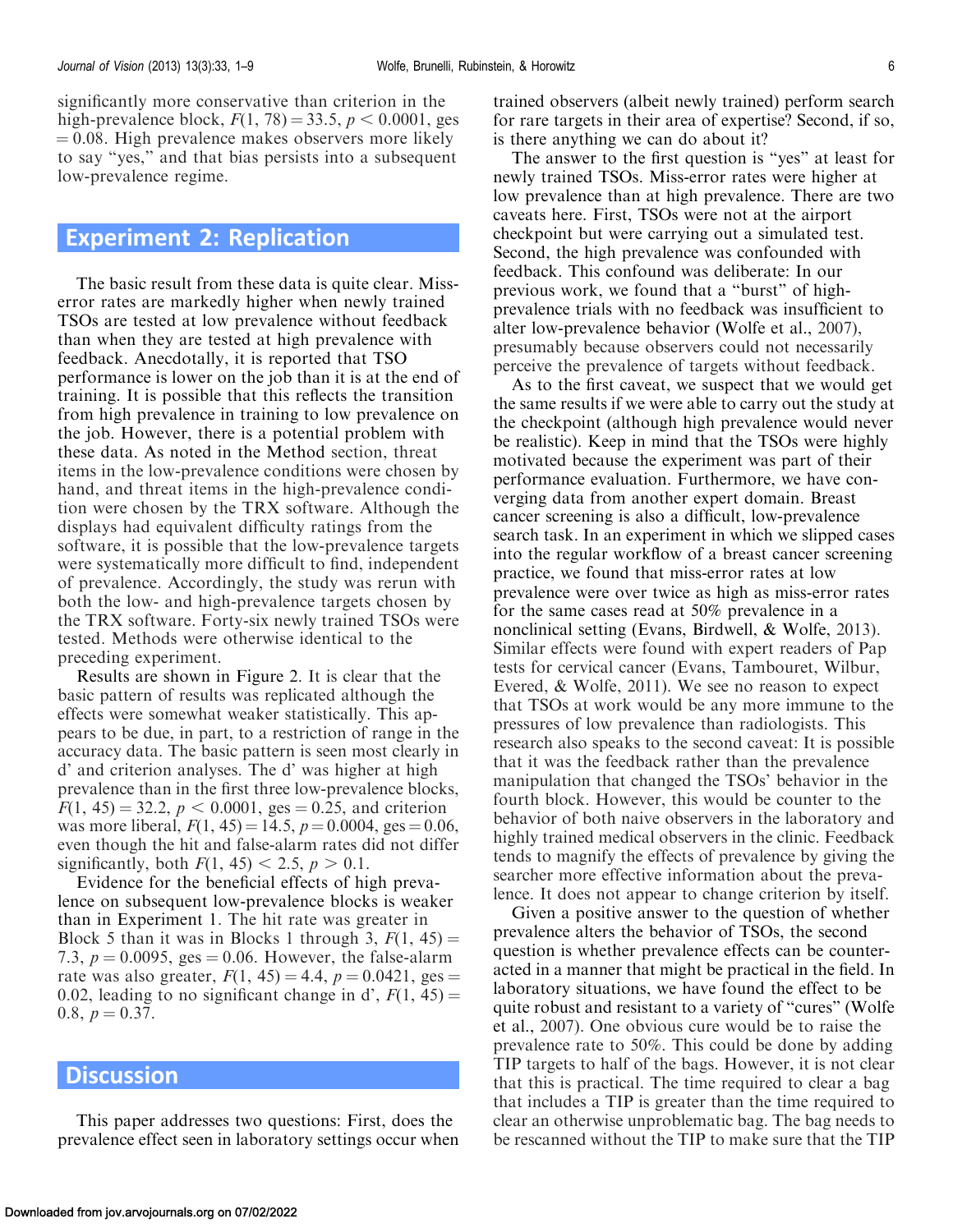<span id="page-6-0"></span>![](_page_6_Figure_2.jpeg)

Figure 2. Hit and false-alarm rates as well as signal-detection parameters (D' and c) for the replication of the experiment. Results are normalized as in Panels 1 through 4.

did not obscure a real target. At 50% TIP rates, the lines at the checkpoint would probably grow unacceptably long. It would also be important to determine if the presence of a TIP reduces the probability of detecting a true target (even on the second viewing of the bag). This would be a version of what is known as "satisfaction of search" in the radiology literature (Berbaum et al., [1990](#page-7-0); Cain, Dunsmoor, LaBar, & Mitroff, [2011;](#page-7-0) Nodine, Krupinski, Kundel, Toto, & Herman, [1992](#page-8-0); Samuel, Kundel, Nodine, & Toto, [1995\)](#page-8-0).

Under laboratory conditions, we have found that brief epochs of high-prevalence search with feedback reduce miss errors in a subsequent epoch of lowprevalence search (Wolfe et al., [2007\)](#page-8-0). The present study was designed to assess whether this might work in the field. There is an indication that it might. The results are encouraging, if not unequivocal. In [Experiment 1](#page-3-0), misserror rates were lower in the final block and d' was higher. In [Experiment 2](#page-5-0), the desired reduction in miss errors was found. The d' was not improved because false-alarm errors rose in the final block. This latter pattern, characteristic of a criterion shift, is the pattern that has been seen in laboratory studies. If the primary

goal is to reduce miss errors, it appears that exposure to high prevalence, with feedback, has the desired effect. Note that this is unlikely to be a simple practice effect because the effects over the first three blocks were generally in the wrong direction. However, it is possible that the trend would have reversed and that the changes on the final block would have occurred without the highprevalence block. It would be desirable to perform a control experiment with no high-prevalence block to directly test this hypothesis. Thus, it seems possible that a regimen of a brief high-prevalence block just prior to going to work at the checkpoint might be worth investigating as a countermeasure to the prevalence effect.

Keywords: visual search, prevalence effects, airport security, visual attention, error rates, criterion shift

## Acknowledgments

JMW and TSH were supported by funding from the U.S. Department of Homeland Security Science and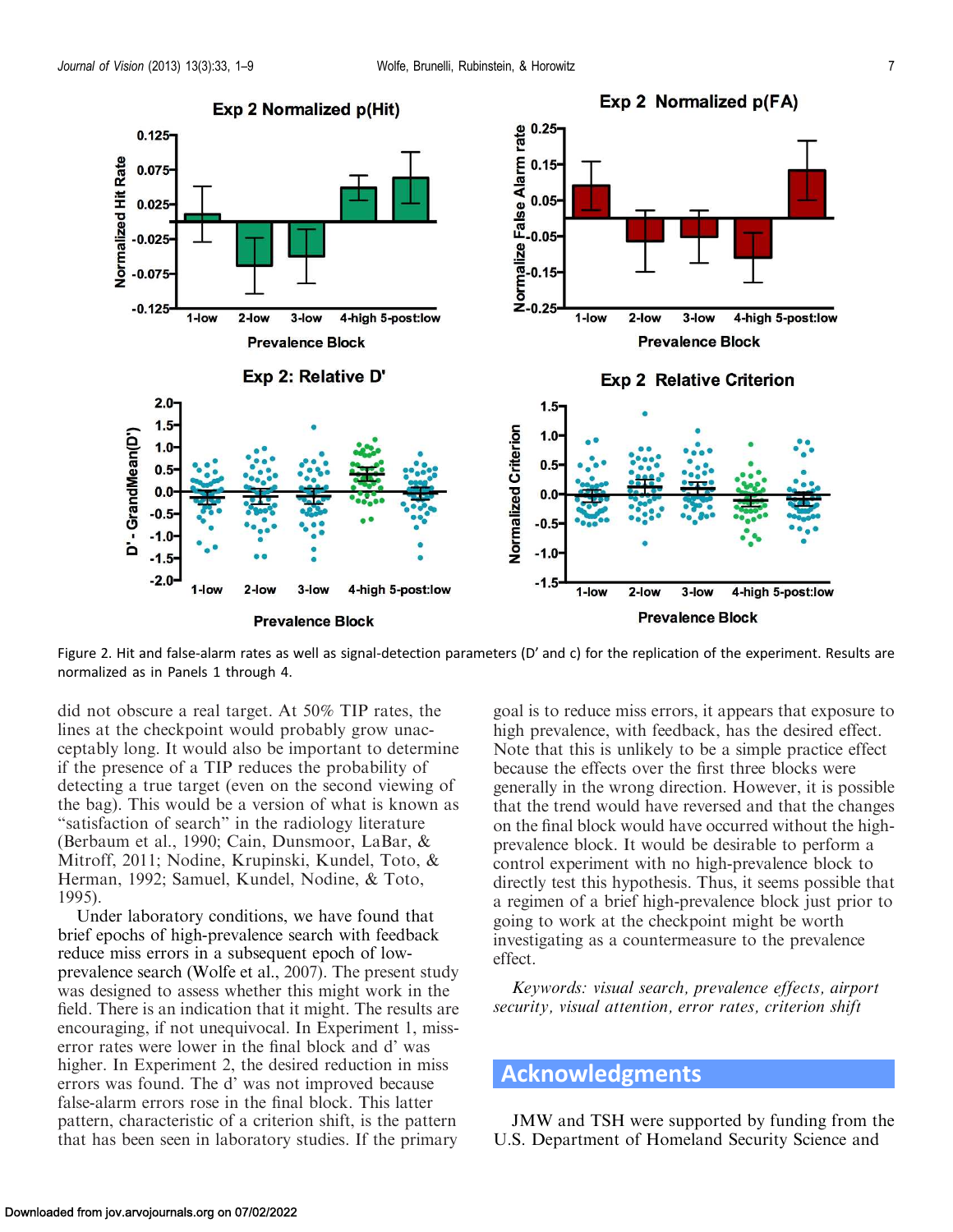<span id="page-7-0"></span>Technology Directorate and the Transportation Security Administration and by NIH grant EY017001.

Commercial relationships: none. Corresponding author: Jeremy M. Wolfe. Email: wolfe@search.bwh.harvard.edu. Address: Visual Attention Lab, Brigham and Women's Hospital, Cambridge, MA, USA.

## References

- Baddeley, A. D., & Colquhoun, W. P. (1969). Signal probability and vigilance: A reappraisal of the 'signal-rate' effect. British Journal of Psychology, 60(2), 169–178.
- Bakeman, R. (2005). Recommended effect size statistics for repeated measures designs. Behavior Research Methods, 37(3), 379–384.
- Beck, M. R., Lohrenz, M. C., & Trafton, J. G. (2010). Measuring search efficiency in complex visual search tasks: global and local clutter. Journal of Experimental Psychology: Applied, 16(3), 238–250, doi: 2010-19027-002 [pii]10.1037/a0019633.
- Berbaum, K. S., Franken, E. A., Jr., Dorfman, D. D., Rooholamini, S. A., Kathol, M. H., Barloon, T. J... Montgomery, W. J. (1990). Satisfaction of search in diagnostic radiology. Investigative Radiology, 25(2), 133–140.
- Biggs, A. T., Cain, M. S., Clark, K., Darling, E. F., & Mitroff, S. R. (2013). Assessing visual search performance differences between Transportation Security Administration Officers and non-professional visual searchers. *Visual Cognition*, 21(3), 330–352.
- Cain, M. S., Dunsmoor, J. E., LaBar, K. S., & Mitroff, S. R. (2011). Anticipatory Anxiety Hinders Detection of a Second Target in Dual-Target Search. Psychological Science, 22(7), 866–871, doi: 10.1177/ 0956797611412393.
- Colquhoun, W. P. (1961). The effect of 'unwanted' signals on performance in a vigilance task. Ergonomics, 4, 41–51.
- Davies, D. R., & Parasuraman, R. (1982). The psychology of vigilance. London: Academic Press.
- Duncan, J., & Humphreys, G. W. (1989). Visual search and stimulus similarity. Psychological Review, 96, 433–458.
- Eckstein, M. P., Drescher, B. A., & Shimozaki, S. S. (2006). Attentional cues in real scenes, saccadic targeting, and Bayesian priors. Psychological Science, 17(11), 973–980.
- Egeth, H., Jonides, J., & Wall, S. (1972). Parallel processing of multielement displays. Cognitive Psychology, 3, 674–698.
- Evans, K. K., Birdwell, R. L., & Wolfe, J. M. (2013). If you don't find it often, you often don't find it: Why some cancers are missed in breast cancer screening. PLoS ONE, 8(5), e64366.
- Evans, K. K., Tambouret, R., Wilbur, D. C., Evered, A., & Wolfe, J. M. (2011). Prevalence of abnormalities influences cytologists' error rates in screening for cervical cancer. Archives of Pathology & Laboratory Medicine, 135(12), 1557–1560, doi: 10.5858/arpa.2010-0739-OA.
- Fleck, M. S., & Mitroff, S. R. (2007). Rare targets rarely missed in correctable search. Psychological Science, 18(11), 943–947.
- Green, D. M., & Swets, J. A. (1967). Signal detection theory and psychophysics. New York: John Wiley and Sons.
- Gur, D., Rockette, H. E., Armfield, D. R., Blachar, A., Bogan, J. K., Brancatelli, G., . . . Warfel, T. E. (2003). Prevalence effect in a laboratory environment. Radiology, 228(1), 10–14, doi: 10.1148/radiol. 2281020709228/1/10 [pii].
- Healy, A. F., & Kubovy, M. (1981). Probability matching and the formation of conservative decision rules in a numerical analog of signal detection. Journal of Experimental Psychology: Human Learning and Memory, 7(5), 344–354.
- Ishibashi, K., Kita, S., & Wolfe, J. M. (2012). The effects of local prevalence and explicit expectations on search termination times. Attention, Perception, & Psychophysics, 74(1), 115–123.
- Kundel, H. L. (2004). Reader error, object recognition, and visual search. Paper presented at the Medical Imaging 2004: Image Perception, Observer Performance, and Technology Assessment, San Diego, CA, USA.
- Lau, J. S., & Huang, L. (2010). The prevalence effect is determined by past experience, not future prospects. Vision Research, 50(15), 1469–1474, doi:10. 1016/j.visres.2010.04.020.
- Lawrence, M. A. (2010). ez: Easy analysis and visualization of factorial experiments (Version R package version 2.1-0). Retrieved from [http://](http://CRAN.R-project.org/package=ez)  $CRAN.R$ -project.org/package=[ez](http://CRAN.R-project.org/package=ez).
- Macmillan, N. A., & Creelman, C. D. (2005). Detection theory. Mahwah, NJ: Lawrence Erlbaum Assoc.
- Maddox, W. T. (2002). Toward a unified theory of decision criterion learning in perceptual categorization. Journal of the Experimental Analysis of Behavior, 78(3), 567–595.
- Matthews, G. (1996). Signal probability effects on